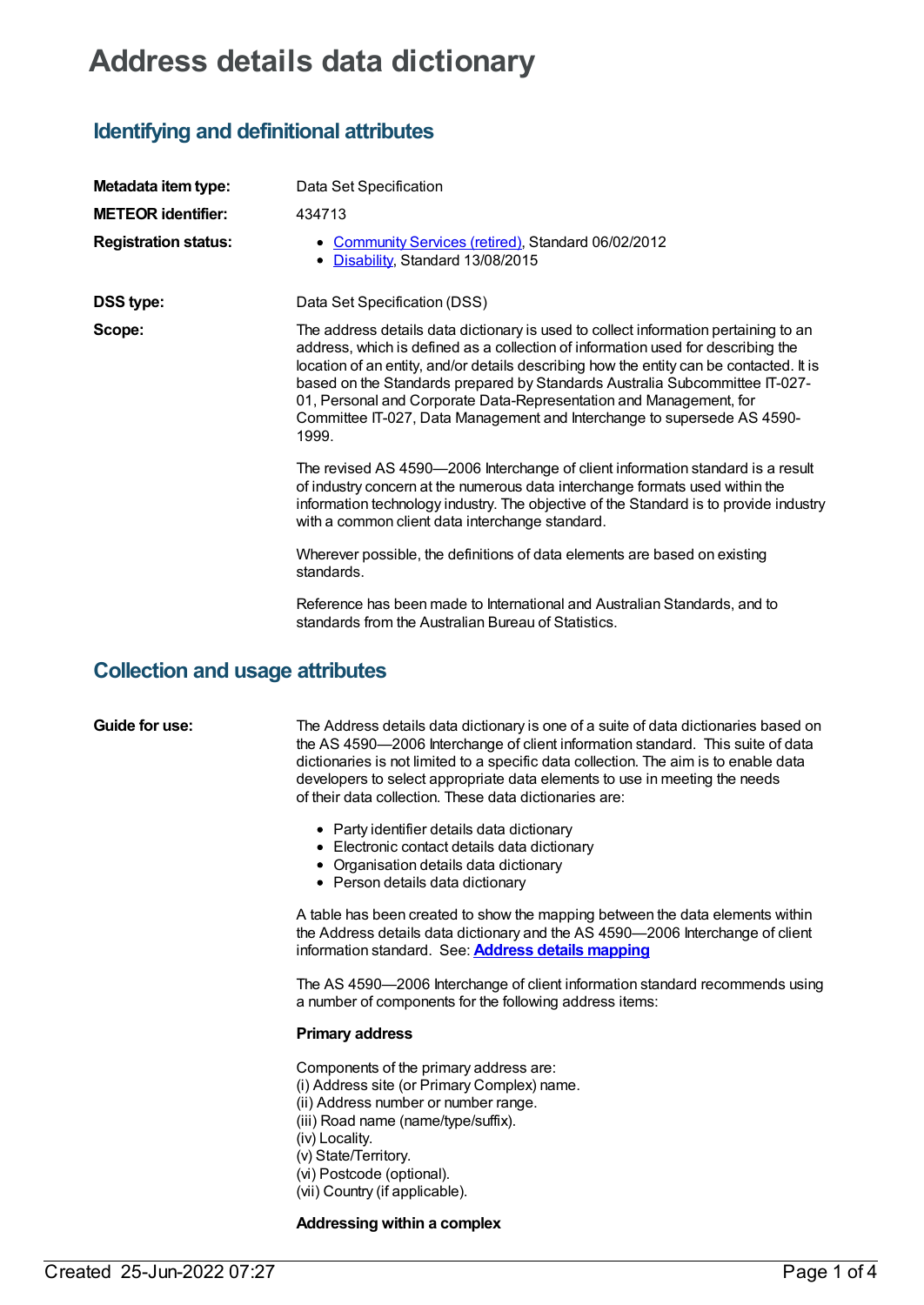|                  | Complex addresses provide for the unique identification of secondary address<br>sites within                                                                                                                                                                                                                                                                                                                                                                                                                                        |
|------------------|-------------------------------------------------------------------------------------------------------------------------------------------------------------------------------------------------------------------------------------------------------------------------------------------------------------------------------------------------------------------------------------------------------------------------------------------------------------------------------------------------------------------------------------|
|                  | a larger, primary address site. A complex address requires both parts (secondary<br>and primary) to                                                                                                                                                                                                                                                                                                                                                                                                                                 |
|                  | provide unique definition.                                                                                                                                                                                                                                                                                                                                                                                                                                                                                                          |
|                  | Components of the secondary address are:                                                                                                                                                                                                                                                                                                                                                                                                                                                                                            |
|                  | (i) Sub-dwelling (sub-complex) unit type and number or identifier.                                                                                                                                                                                                                                                                                                                                                                                                                                                                  |
|                  | (ii) Level type/level number (if applicable).<br>(iii) Private road number and Private road name or an equivalent identifier (if<br>applicable).                                                                                                                                                                                                                                                                                                                                                                                    |
|                  | (iv) Secondary Complex (or Utility) name (if applicable).                                                                                                                                                                                                                                                                                                                                                                                                                                                                           |
|                  | NOTE: Components (iii) and (iv) may be reversed where the sub-dwelling<br>type/number is an                                                                                                                                                                                                                                                                                                                                                                                                                                         |
|                  | integral part of the Secondary Complex, e.g. an office within a building, or where<br>the                                                                                                                                                                                                                                                                                                                                                                                                                                           |
|                  | secondary complex has no addressable sub-complex components and is unique to<br>the private                                                                                                                                                                                                                                                                                                                                                                                                                                         |
|                  | road in question, e.g. the Sergeants Mess in an army barracks.                                                                                                                                                                                                                                                                                                                                                                                                                                                                      |
|                  | Geocode                                                                                                                                                                                                                                                                                                                                                                                                                                                                                                                             |
|                  | A geocode describes the coordinates that define the position of an address point.<br>Geocodes                                                                                                                                                                                                                                                                                                                                                                                                                                       |
|                  | apply to a variety of address sites and features. It caters for the needs of a variety<br>of users,                                                                                                                                                                                                                                                                                                                                                                                                                                 |
|                  | with a particular focus on the needs of emergency and other essential service<br>providers.                                                                                                                                                                                                                                                                                                                                                                                                                                         |
|                  | There are a number of elements needed to define a unique address geocode.<br>Geocoded addresses fundamentally consist of coordinates associated with an<br>address site                                                                                                                                                                                                                                                                                                                                                             |
|                  | feature. The geocode component of an address site shall contain-<br>(a) the datum and coordinate system being used (usually as metadata);                                                                                                                                                                                                                                                                                                                                                                                           |
|                  | (b) the coordinates; and                                                                                                                                                                                                                                                                                                                                                                                                                                                                                                            |
|                  | (c) the address site feature being referenced (by individual record).                                                                                                                                                                                                                                                                                                                                                                                                                                                               |
|                  | The geocode component should also contain geocode accuracy (by individual<br>record).                                                                                                                                                                                                                                                                                                                                                                                                                                               |
|                  | Note that users of latitude and longitude metadata may have different requirements.<br>Therefore in addition to the latitude and longitude data elements using the decimal<br>degrees representation, (based on the AS 4590 standard) two additional data<br>elements have been created. These items use the traditional degrees, minutes and<br>seconds representation, and are based on the AS 6709:2008 Standard<br>representation of latitude, longitude and altitude for geographic point locations<br>standard.               |
| <b>Comments:</b> | The addressing information interchange section of AS 4590 has been aligned with<br>AS/NZS 4819, Geographic information-Rural and urban addressing. AS/NZS<br>4819 was compiled to direct authorities required to allocate physical addresses,<br>whether they be to properties, features or facilities. This revision of AS 4590 has<br>been extended to cater for new address provisions noted in AS/NZS 4819 and has<br>been reviewed and amended to minimise ambiguity and maximise understanding<br>in client data interchange. |
|                  |                                                                                                                                                                                                                                                                                                                                                                                                                                                                                                                                     |

# **Source and reference attributes**

| <b>Submitting organisation:</b> | Australian Institute of Health and Welfare                                                                                                                                                                                  |
|---------------------------------|-----------------------------------------------------------------------------------------------------------------------------------------------------------------------------------------------------------------------------|
| Origin:                         | Standards Australia 2006. AS 4590-2006 Interchange of client information.<br>Sydney: Standards Australia.                                                                                                                   |
|                                 | Standards Australia/Standards New Zealand 2008, AS/NZS ISO6709:2008-<br>Standard representation of latitude, longitude and altitude for geographic point<br>locations. Sydney/Wellington: Standards Australia/Standards NZ. |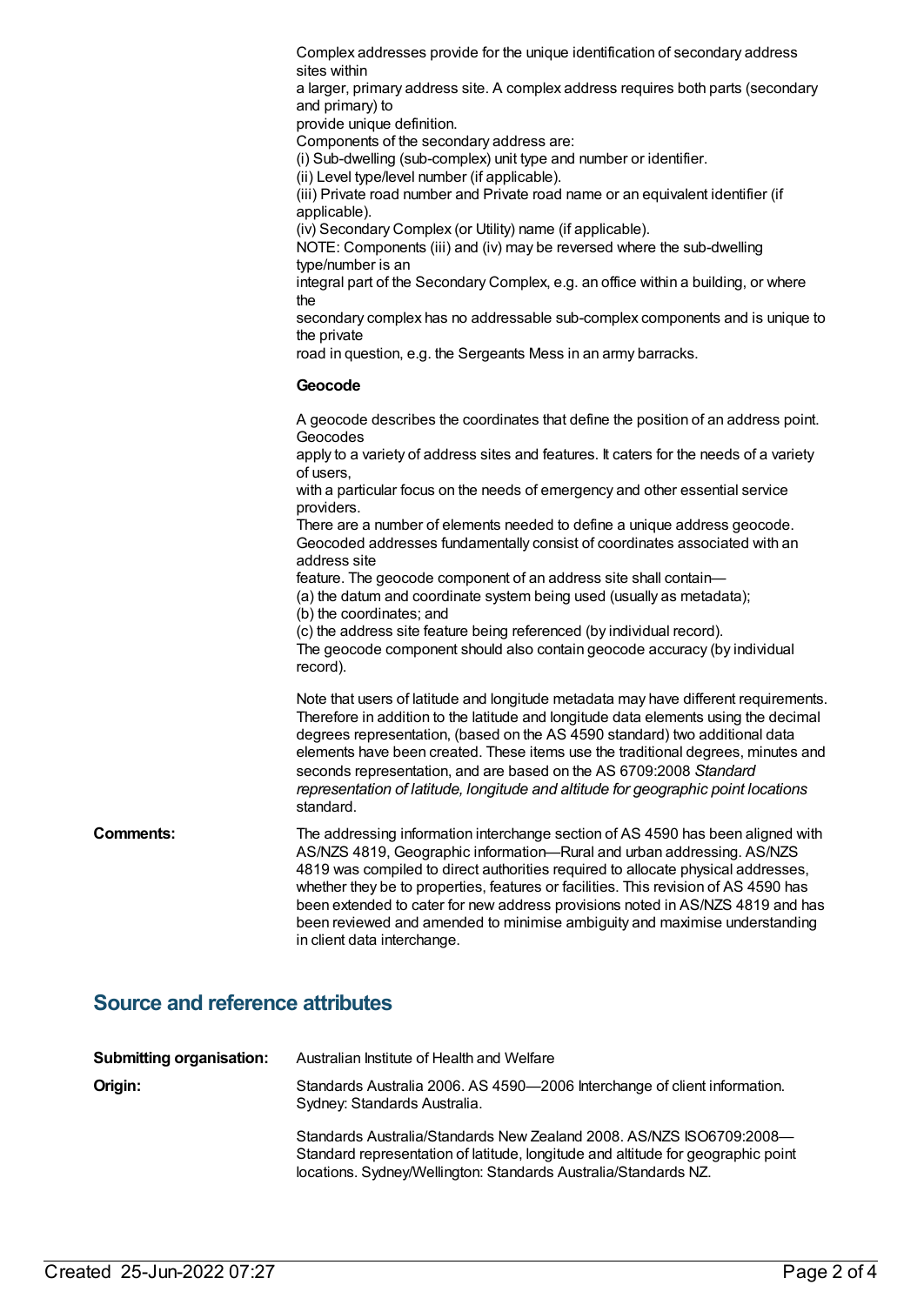| <b>Reference documents:</b>                                 | Originated as part of AS 4212-1994.                                                                                                                |
|-------------------------------------------------------------|----------------------------------------------------------------------------------------------------------------------------------------------------|
|                                                             | Previous edition AS 4590-1999.                                                                                                                     |
|                                                             | Second edition 2006.                                                                                                                               |
| <b>Relational attributes</b>                                |                                                                                                                                                    |
| Related metadata<br>references:                             | See also Electronic contact details data dictionary<br>• Community Services (retired), Standard 06/02/2012<br>Disability, Standard 13/08/2015<br>٠ |
|                                                             | See also Organisation details data dictionary                                                                                                      |
|                                                             | Community Services (retired), Standard 06/02/2012<br>٠<br>• Disability, Standard 13/08/2015                                                        |
|                                                             | See also Party identifier details data dictionary                                                                                                  |
|                                                             | <b>Community Services (retired), Standard 06/02/2012</b><br>٠<br>Disability, Standard 13/08/2015<br>٠                                              |
|                                                             | See also Person details data dictionary                                                                                                            |
|                                                             | • Community Services (retired), Standard 06/02/2012<br>Disability, Standard 13/08/2015<br>٠                                                        |
| <b>Implementation in Data Set</b><br><b>Specifications:</b> | Disability data dictionaryCommunity Services (retired), Standard 10/04/2013<br>Disability, Superseded 13/08/2015                                   |

Disability data [dictionary](https://meteor.aihw.gov.au/content/617069)[Disability](https://meteor.aihw.gov.au/RegistrationAuthority/16), Standard 13/08/2015

# **Metadata items in this Data Set Specification**

| Seq<br>No. | Metadata item                                                                       | <b>Obligation Max</b> | <b>occurs</b> |
|------------|-------------------------------------------------------------------------------------|-----------------------|---------------|
|            | Address-address currency status, code A                                             | Optional              | 1             |
|            | Address-address end date, DDMMYYYY                                                  | Optional              | 1             |
|            | Address-address end time, hhmmss                                                    | Optional              | 1             |
|            | Address-address site name, text X[X(49)]                                            | Optional              | 1             |
|            | Address-address start date, DDMMYYYY                                                | Optional              | 1             |
|            | Address-address start time, hhmmss                                                  | Optional              | 1             |
|            | Address-address status identifier, code AAA                                         | Optional              | 1             |
|            | Address-Australian postcode, Australian postcode code (Postcode datafile)<br>{NNNN} | Optional              | 1             |
|            | Address-Australian state/territory identifier, code AA[A]                           | Optional              | 1             |
|            | Address-building/complex sub-unit type, code AA[AA]                                 | Optional              | 1             |
|            | Address-complex road name, text X[X(44)]                                            | Optional              | 1             |
|            | Address-complex road number 1, road number XXXXXX                                   | Optional              | 1             |
|            | Address-complex road number 2, road number XXXXXX                                   | Optional              | 1             |
|            | Address-complex road suffix, street suffix code A[A]                                | Optional              | 1             |
|            | Address-complex road type, code AA[AA]                                              | Optional              | 1             |
|            | Address-country identifier, country code (ISO 3166) AA                              | Optional              | 1             |